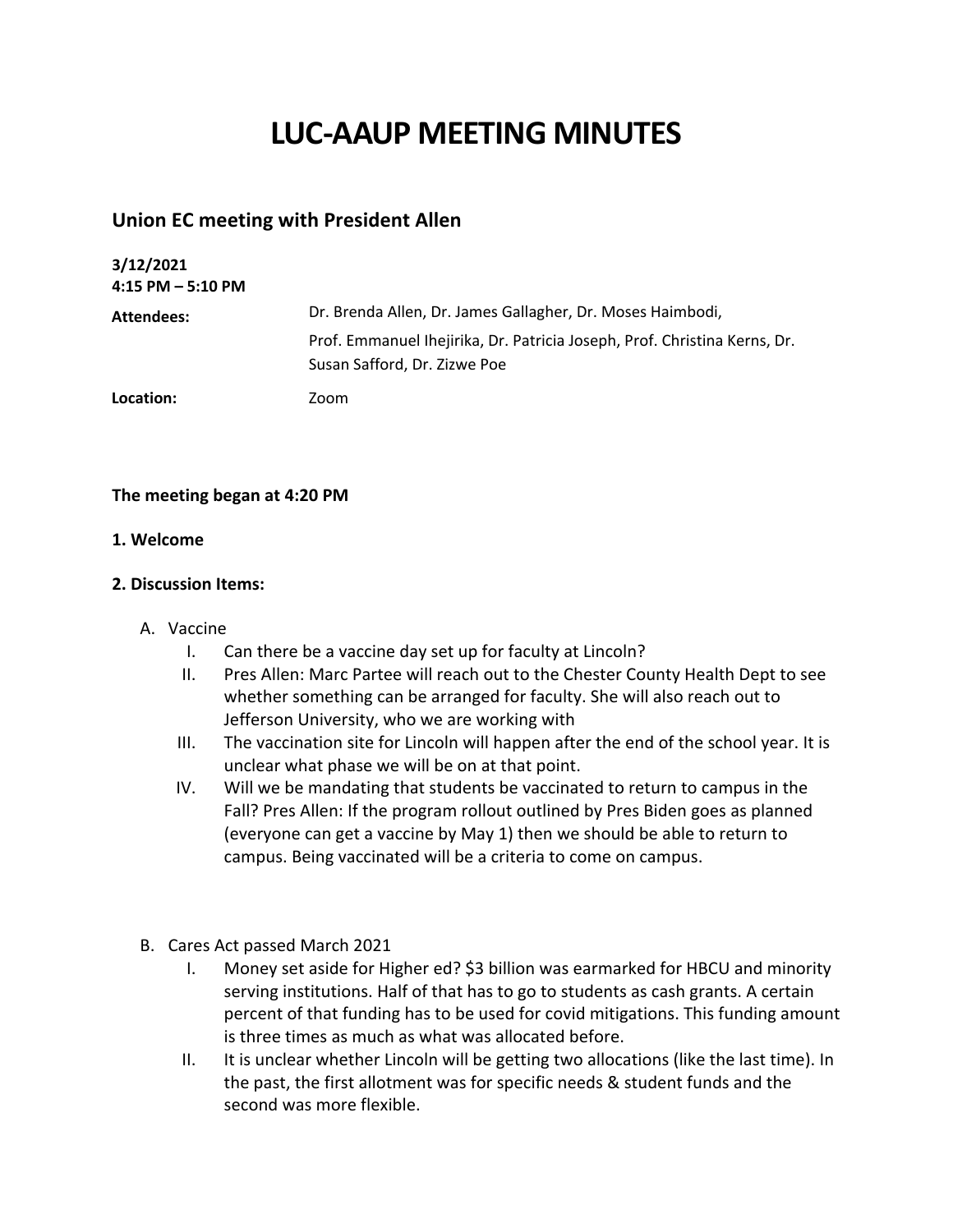- III. Dr. Allen projected to see an increase in student applications to college in the next month or so when the vaccines start to be more available.
- IV. Dr. Allen allocated \$666K to help students clear balances. She will be looking at seniors that have back balances to request allocation of more donor dollars.
- C. Fall numbers for adjuncts vs full time faculty for three years
	- I. Union EC will be contacting the registrar gather data on adjunct class teaching and whether this is a perpetual problem or if it is related to Covid. Union EC will bring that data to the next meeting with Dr Allen.
	- II. Union EC will focus on positions that were stalled because of covid.
	- III. Dr. Allen is looking at how many faculty Lincoln can bring in for next year or the following year.
	- IV. Faculty numbers have gone from 98 to 107 faculty members recently. Goal is to get to 120 in the next four years.
	- V. The employee assistant program supports faculty struggling with stress, but faculty may not know this program exists. Union will contact HR and bring information to the Faculty. It is suggested that Admin also send something out to faculty. Students are also not aware that they can have counseling even if they aren't on campus. Students have access to tele-health through a grant.
- D. Dr. Allen: Some faculty feel like they are being harassed and bullied by other faculty
	- I. Dr. Allen let these faculty know that there are policies in place to handle harassment and bullying.
	- II. Perception is that they are being harassed because they have been supportive of Admin and/or Pres Allen. Dr Allen stated that she is here to support the University and a big piece of her support is supporting faculty. She has the interest of the faculty in mind as an alumna. She wants governance to be strong so that faculty are empowered. She wants to continue to be transparent and collaborative with faculty. She doesn't make decisions because she is afraid of BOT or other entities. She will fight for faculty when she feels like it's appropriate.
	- III. Dr Allen discussed instances of Dr Allen being accused of being fiscally irresponsible, which is contrary to the auditing that is happening every year. She wants people to know what is going on with the budget, unlike past administrations.
	- IV. Last summer: Dr Allen's lawsuit was about being fair and following procedure. She felt that there was a great deal of faculty support, but she knows that it wasn't 100%. She wants to open up a dialog with those who felt that things should have been done differently.
	- V. She suggested that faculty reach out for support in areas when returning on to campus in the Fall. She applauded the past contract negotiators relationship with admin.